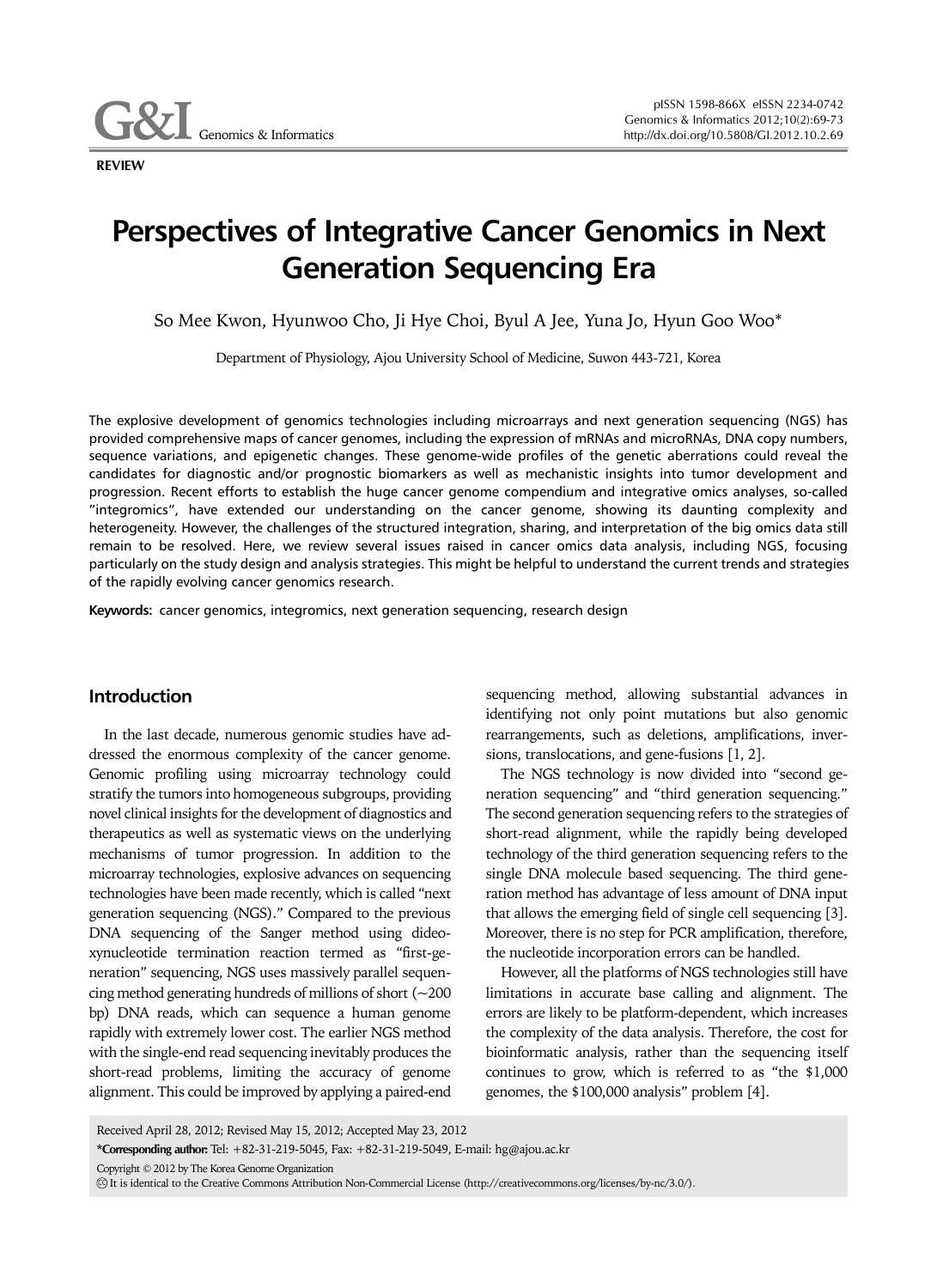## **Cancer Genome Analysis with NGS Technologies**

The application of Exome-Seq and Whole Genome-Seq profiled a mutational spectrum in various cancers [5-8]. The RNA-Seq could profile not only the gene expressions but also new parameters such as allelic expression, alternative splicing [9, 10], RNA-editing [11], and alternative polyadenylation of 3'-untranaslated region (3'-UTR) [12, 13]. Structural variations such as gene-fusions, e.g., *TMPRSS2- ERG* in prostate cancer [14] and *KIF5B-RET* in lung cancer [15] have been identified from the analysis of NGS data. Moreover, the patterns of genome rearrangements can be analyzed systematically. For example, a novel pattern of genomic rearrangement such as fold-back inversion could be found by simply examining the short read alignment of NGS data [16]. A novel mechanism of cancer genome rearrangement i.e., chromothripsis has been proposed, which represent a catastrophic event of fragmentation and reassembly of a single chromosome [17]. In addition, highresolution epigenomic profiles of cancer genome could be obtained by applying NGS to chromatin immunoprecipitation-sequencing (ChIP-Seq) and methylated DNA immunoprecipitation-sequencing (MeDIP-Seq). For example, a recent study of the genome-wide DNA methylation profile showed novel patterns in which the majority of DNA methylation changes occurs at CpG island shores neighboring the regions up to 2 Kb from CpG islands, and revealed the patterns of cancer-specific and tissue-specific DNA methylation [18, 19]. Aberrant histone modification was also found in cancers showing an association with the patient's prognosis [20]. These studies support the pivotal role of epigenetic regulation in cancer development and progression. Moving forward, new applications such as genome-wide translocation sequencing (HTGTS) [21] and translocation capture sequencing (TC-Seq) [22] have recently been proposed, which could profile the genomewide translocation hotspots.

Notably, the advantage of NGS is not restricted to these applications. It serves a platform for the identification of novel RNAs or DNAs. For example, the long noncoding RNAs (lncRNAs) that are transcribed from intergenic and intronic regions have been identified in prostate cancers i.e., prostate cancer-associated ncRNA transcripts (PCATs) [23]. A novel class of DNA i.e., extrachromosomal microDNA, has been recently found by NGS technology, which is derived from unique non-repetitive sequence enriched in 5'-UTR, exons, and CpG islands [24]. The role of microDNA in cancer will be the next question.

### **Challenges in cancer genomics**

The primary study goals of cancer genomics are not simple, which include the studies to get either clinical or mechanistic insights from the cancer genome. To clarify the complicated study designs and strategies of cancer genomics, we have categorized the gene signatures obtained from cancer genome data into four classes prediction, phenotype, function, and molecular targets based on the study goals [25]. The majority of the previous studies have suggested the translational or clinical utility of the genomics data by addressing the candidate biomarkers or the prediction signatures for predicting patients clinical outcomes, such as recurrence, survival, metastasis, or response to therapies. Notwithstanding the overwhelming identification of candidate biomarkers from the cancer genome, only a handful of candidate biomarkers that have been discovered from genomic analyses can succeed in the validation of the clinical utility [18]. There are several challenges in cancer genomics that preclude clinical utility. One of them would be data reproducibility. They might be due in part to the experimental biases as well as sample cohort issues. The use of different platforms measuring gene expressions and different data processing methods could produce biased observation in each study. Increasing sample size will be one of the solutions to find proper biomarkers, overcoming the reproducibility problem. Undoubtedly, large-scale sample collection provides increased statistical power. However, previous studies, even with large sample sizes, have often failed to reproduce their findings in independent studies [26]. This might be due mostly to the use of different protocols and analysis methods. Moreover, biased sample collection may also affect the performance of prognostic biomarkers, leading to subsequent failure to validate the biomarker in another patient population [27]. For example, diagnostic biomarkers must be discovered in early-stage tumors; however, the sample collection of early tumors with enough of a sample size might be difficult in the clinical setting [18, 28]. In addition, the cost-effectiveness of the sample size enrolled in a study should be considered. Simply increasing the sample size might not be the best solution.

The sample sources and qualities are also important factors to be considered in the study design. For example, circulating DNAs or microRNAs in the plasma or urine can be used to develop "noninvasive" biomarkers in cancer patients, which might bring the technology much closer to the clinic [29, 30]. Attempts to use formalin-fixed paraffinembedded (FFPE) tissues might also be more applicable to the clinic [31], although the quality and the quantity of the DNAs or RNA extracts from FFPE or plasma are still problematic for genomics studies requesting further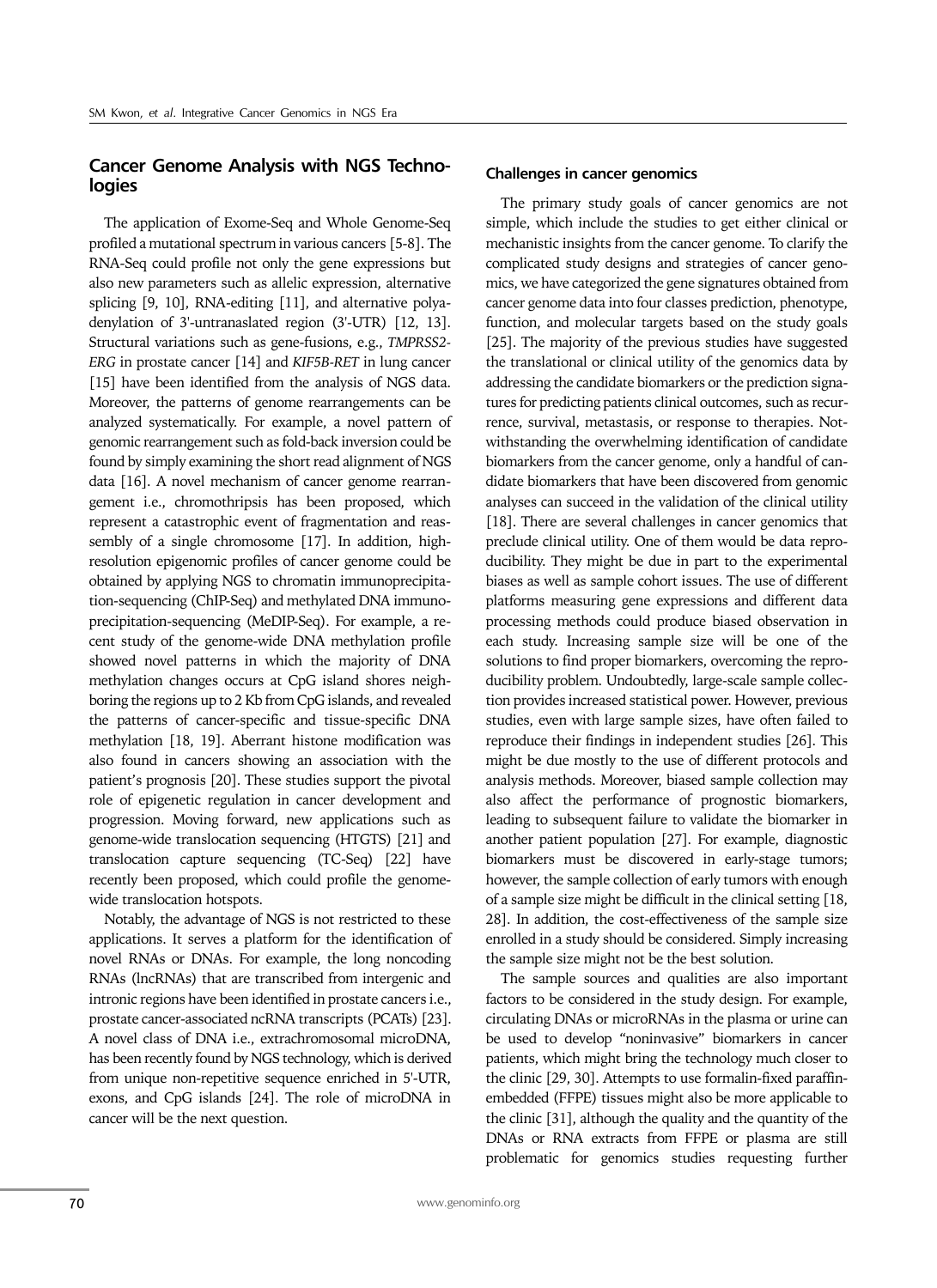elaboration.

#### **Dissecting the tumor heterogeneity**

The data complexity comes not only from the heterogeneous or biased sample composition, but also from the innate complexity of tumor biology. Previously, mounting evidence has shown the enormous heterogeneity of tumors at the molecular level. The tumor heterogeneity can be explained by two hypothetical models. One is the clonal segregation model with a multi-step process, and the other is the cancer stem cell theory. The cancer stem cell model describes the heterogeneous cellular origin of cancers from primitive progenitor cells to mature differentiated cells, which may contribute to tumor heterogeneity. In this context, genomic profiling studies could define the cancer subpopulation harboring stem-like traits in various cancer types, supporting the cancer stem cell theory [32, 33]. Similarly, we also defined the bilineal trait in a subpopulation of hepatocellular carcinoma (HCC) by comparing the gene expression profiles of HCC and cholangiocarcinoma (CC) [34]. This result showed the continuous liver cancer spectrum between HCC and CC, suggesting that stem-like or de-differentiation traits may give rise to the heterogeneous progression of HCC. We also suggested that the dysfunction of p53 machinery is associated with the acquisition of the stemness trait in HCC [35]. Recently, this association could be validated by showing p53 knockout mouse model can give rise to bilineal liver cancers [36].

In addition, various host factors may contribute to tumor heterogeneity. Interactions of the tumor cells with host eco-system, such as innate immune systems, or the reactions of surrounding microenvironment against the tumor may affect the tumor behaviors [37]. Thus, the proper detection of biomarkers might be difficult without considering the effect of host factors. Furthermore, the intratumoral heterogeneity of cancers have been notified in detail by genome-wide sequencing of multi-loci from the same tumor [38]. The comparison of primary and metastatic tumors by single cell sequencing also revealed the sequential mutation process during cancer progression [39]. Similarly, the comparison of mutations from multiple HCC tumors in the same patient could define the evolutionary lineage among tumors cells [40]. Strikingly, the development of single-cell sequencing technology could provide a more detailed and systematic view on intra-tumoral heterogeneity [41, 42]. Of interest, such attempts enabled the construction of phylogenic trees from mutational heterogeneity, which revealed evolutionary tumor growth opening a new field of "cancer evolution".

#### **Returning to biology for clinical utility**

As discussed above, there are many factors contributing to tumor heterogeneity, which may impede the discovery of new biomarkers. Thus, we are now urgently in need of developing new strategies for biomarker discovery from cancer genome data. Considering the huge complexity of the cancer genome and the limitation of current technologies, it would be a reliable strategy to evaluate the functional relevance of the candidate biomarkers rather than simply showing the statistical significance of the association by enrolling larger samples or applying more stringent statistics. Although the conventional strategies for biomarker discovery do not require the functional significance of the candidates [43], current hurdles in cancer genomics request a functional validation step in the pipeline of the biomarker discovery. Our limited understanding of the complexity of cancer biology is a significant challenge for translational interpretation of the cancer genome.

#### **Challenges of big data issues and integromics**

More recently, systematic structuring and integration of multiple and multi-layered omics data resources, i.e. integromics, are thought of a state-of-the-art strategy. The recent establishment of The Cancer Genome Atlas (TCGA) and the International Cancer Genome Consortium (ICGC) could accelerate and facilitate the integration and sharing of cancer genome data [44]. Multi-layered integromics could define tumor heterogeneity, revealing pivotal aberrations of genetic events or signaling pathways [45]. In parallel, genomic repositories for drug activities have been established [46-48]. Linking the profiles of drug sensitivity to the cancer genome could provide a powerful platform to guide rational and personalized cancer therapeutics.

Now, as genomic data are increasing and accumulating enormously, new study designs and analysis strategies for integromics might be required, particularly with the context of tumor heterogeneity and the discovery of the functional biomarkers. As shown in Fig. 1, the first step in cancer integromics is the dissection of tumor heterogeneity. Then, the next step will be a recapitulation of the relations between clinical/biological phenotypes and molecular genotypes in cancer subpopulations, which can address novel functionalities in particular subpopulations of cancers. We suggest that the discovery of reliable candidate functional biomarkers as well as functional genetic alterations, so-called "driver events", can be achieved through performing this step-by-step evaluation of both clinical and functional utilities. This hybrid study design would open an exciting era for developing new "functional biomarkers" and preventive/ therapeutic strategies with the consideration of biological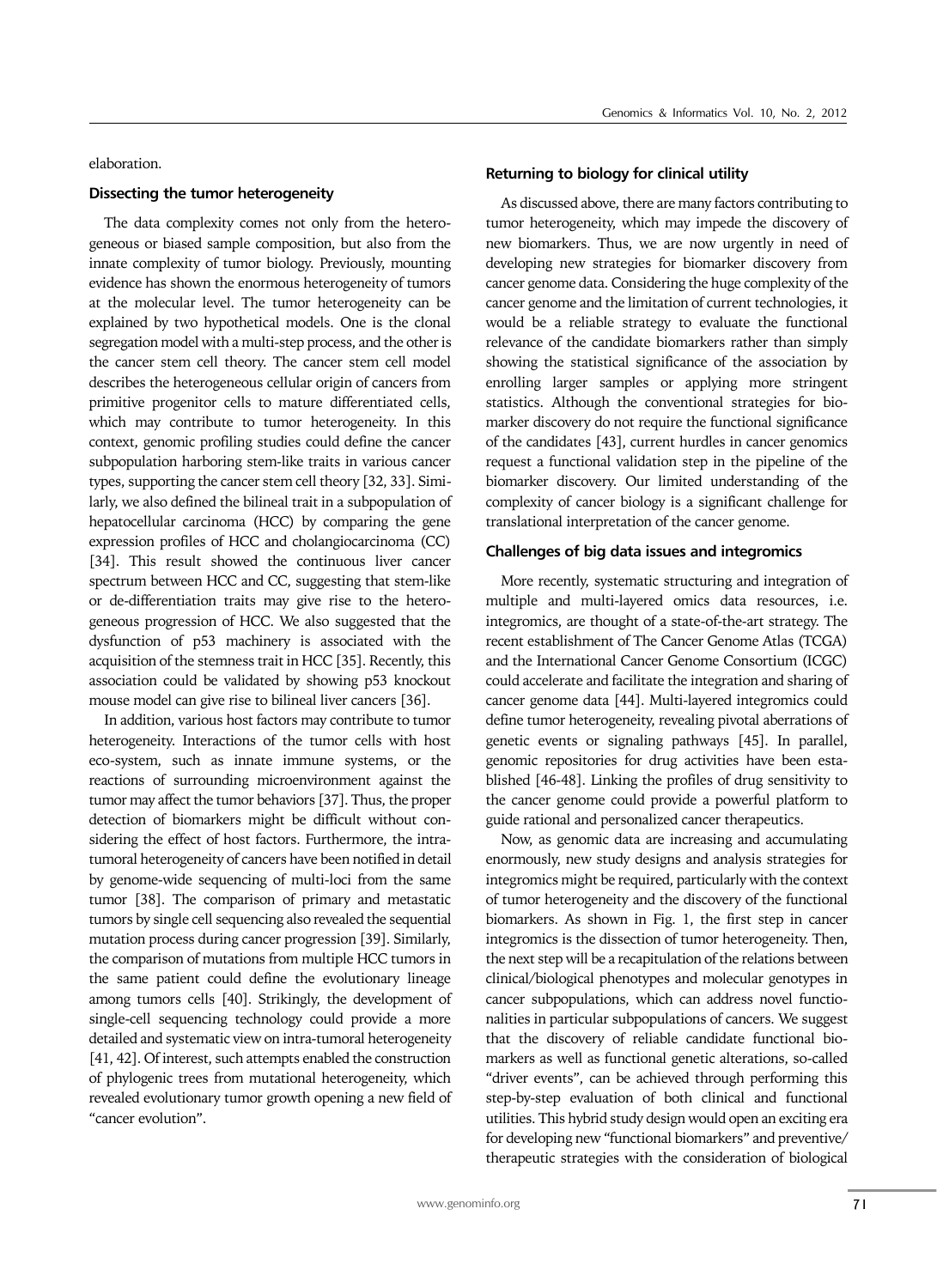

**Fig. 1.** Hybrid study design for integromics approach.

backgrounds of tumor heterogeneity.

## **Conclusion**

We briefly reviewed the current challenges and perspectives of integrative cancer genomics, focusing particularly on the complexity of omics data and cancer biology. Integromic approaches with functional evaluation should be considered even for clinical as well as mechanistic applications of cancer genome data. Necessarily, the challenges of big data (particularly the NGS platforms) and integromics should be considered in the study design. A deep understanding of both cancer biology and omics data characteristics is necessarily required for successful cancer genome analysis. Moving forward, it is clear that progress will come through large-scale, wide-scope, and multi-disciplinary collaborations and sharing systems, which will accelerate the realization of translational and personalized medicine in the near future.

## **Acknowledgments**

This work was supported by grants of the Korea Healthcare Technology R&D Project, Ministry of Health & Welfare, Republic of Korea (A111574).

## **References**

- 1. Mardis ER. A decade's perspective on DNA sequencing technology. *Nature* 2011;470:198-203.
- 2. Meyerson M, Gabriel S, Getz G. Advances in understanding cancer genomes through second-generation sequencing. *Nat Rev Genet* 2010;11:685-696.
- 3. Schadt EE, Turner S, Kasarskis A. A window into third-generation sequencing. *Hum Mol Genet* 2010;19:R227-R240.
- 4. Mardis ER. The \$1,000 genome, the \$100,000 analysis? *Genome Med* 2010;2:84.
- 5. Pasqualucci L, Trifonov V, Fabbri G, Ma J, Rossi D, Chiarenza A, *et al*. Analysis of the coding genome of diffuse large B-cell lymphoma. *Nat Genet* 2011;43:830-837.
- 6. Guichard C, Amaddeo G, Imbeaud S, Ladeiro Y, Pelletier L, Maad IB, *et al*. Integrated analysis of somatic mutations and focal copy-number changes identifies key genes and pathways in hepatocellular carcinoma. *Nat Genet* 2012;44:694-698.
- 7. Fujimoto A, Totoki Y, Abe T, Boroevich KA, Hosoda F, Nguyen HH, *et al*. Whole-genome sequencing of liver cancers identifies etiological influences on mutation patterns and recurrent mutations in chromatin regulators. *Nat Genet* 2012 May 27 [Epub]. http://dx.doi.org/10.1038/ng.2291.
- 8. Wang K, Kan J, Yuen ST, Shi ST, Chu KM, Law S, *et al*. Exome sequencing identifies frequent mutation of ARID1A in molecular subtypes of gastric cancer. *Nat Genet* 2011;43:1219-1223.
- 9. Sultan M, Schulz MH, Richard H, Magen A, Klingenhoff A, Scherf M, *et al*. A global view of gene activity and alternative splicing by deep sequencing of the human transcriptome. *Science* 2008;321:956-960.
- 10. David CJ, Manley JL. Alternative pre-mRNA splicing regulation in cancer: pathways and programs unhinged. *Genes Dev* 2010;24:2343-2364.
- 11. Ju YS, Kim JI, Kim S, Hong D, Park H, Shin JY, *et al*. Extensive genomic and transcriptional diversity identified through massively parallel DNA and RNA sequencing of eighteen Korean individuals. *Nat Genet* 2011;43:745-752.
- 12. Fu Y, Sun Y, Li Y, Li J, Rao X, Chen C, *et al*. Differential genome-wide profiling of tandem 3' UTRs among human breast cancer and normal cells by high-throughput sequencing. *Genome Res* 2011;21:741-747.
- 13. Mayr C, Bartel DP. Widespread shortening of 3'UTRs by alternative cleavage and polyadenylation activates oncogenes in cancer cells. *Cell* 2009;138:673-684.
- 14. Maher CA, Kumar-Sinha C, Cao X, Kalyana-Sundaram S, Han B, Jing X, *et al*. Transcriptome sequencing to detect gene fusions in cancer. *Nature* 2009;458:97-101.
- 15. Kohno T, Ichikawa H, Totoki Y, Yasuda K, Hiramoto M, Nammo T, *et al*. KIF5B-RET fusions in lung adenocarcinoma. *Nat Med* 2012;18:375-377.
- 16. Campbell PJ, Yachida S, Mudie LJ, Stephens PJ, Pleasance ED, Stebbings LA, *et al*. The patterns and dynamics of genomic instability in metastatic pancreatic cancer. *Nature* 2010;467: 1109-1113.
- 17. Stephens PJ, Greenman CD, Fu B, Yang F, Bignell GR, Mudie LJ, *et al*. Massive genomic rearrangement acquired in a single catastrophic event during cancer development. *Cell* 2011;